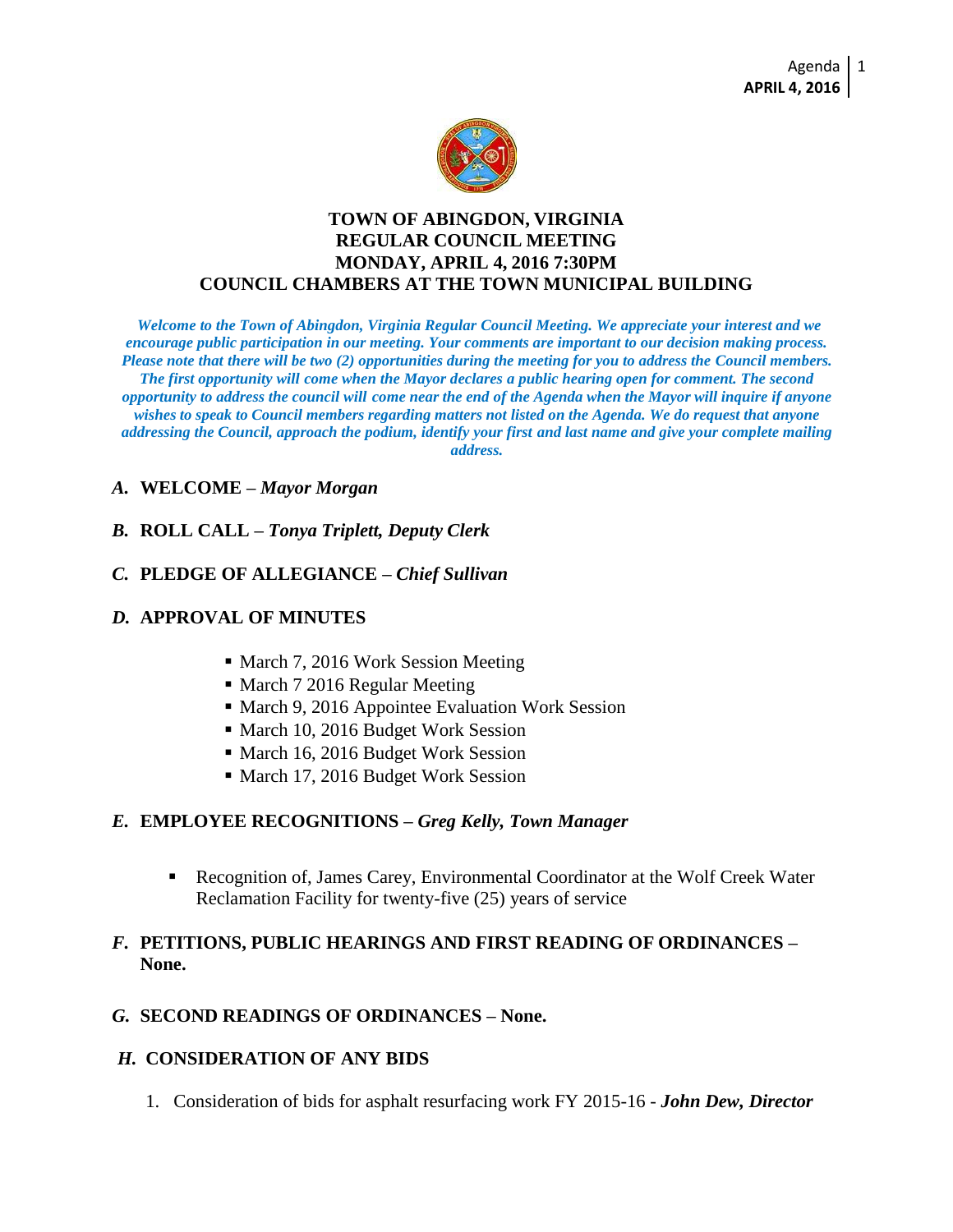#### *of Public Services and Construction*

## *I.* **REPORTS FROM THE TOWN MANAGER**

- 1. Annual Arborist's Report *– Kevin Sigmon, Town Arborist*
- 2. Consideration of dates for Town Council Strategic Planning Retreat *Greg Kelly, Town Manager*

## *J.* **RESOLUTIONS**

- 1. A Resolution of the Council of the Town of Abingdon, Virginia Requesting the Programmatic Project Administration Agreement (Revenue Sharing Projects) with the Virginia Department of Transportation Be Extended Through June 30, 2019 - *John Dew, Director of Public Services & Construction*
- 2. A Resolution of the Council of the Town of Abingdon, Virginia Requesting the Virginia Department of Transportation Add Meade Drive to the Town's Urban Highway System for Municipality Maintenance Payments - *John Dew, Director of Public Services & Construction*

## *K.* **OLD BUSINESS**

1. Consideration of Board of Viewers report for proposed partial road closure of Rugby Terrace – *John Dew, Director of Public Services & Construction* (*Continued from March Meeting at request of Council)*

## *L.* **MATTERS NOT ON THE AGENDA**

- 1. Members of the public may address Council members regarding matters not listed for action on the regular agenda *– please keep comments to 3 minutes*
- 2. Council will consider any agenda items not covered in the prior Work Session meeting

## *M.* **APPOINTMENTS TO BOARDS AND COMMITTEES – None.**

### *N.* **COUNCIL MEMBER REPORTS**

### *O.* **ANNOUNCEMENTS**

- April 4-May 9 Each Monday 9am-5pm Retail Management and Operations class at SWHEC.
- April 5 Mayor Day of Service Breakfast and Project. 9-1
- April 5- Ground Breaking of Wolf Creek Stream Restoration.5pm at Muster Grounds
- April 7 Budget Overview Meeting 5:30pm Arthur Campbell Room